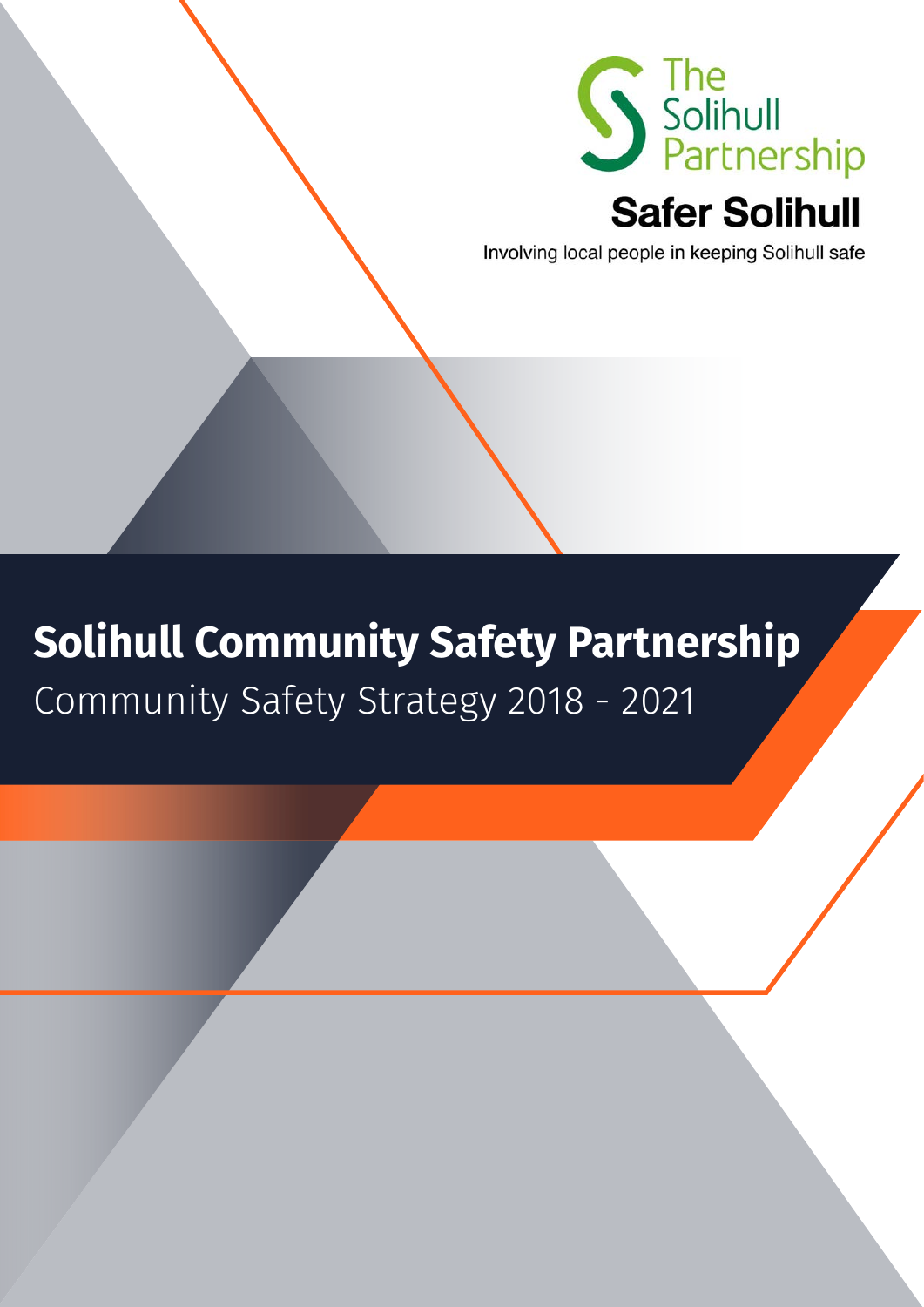It is my pleasure to introduce the Solihull Community Safety Partnership Community Safety Strategy for 2018 – 2021. This document gives an overview of the partnerships within the Borough which are in place to keep our residents safe and happy. The Safer Solihull Partnership brings various agencies together to achieve our priorities and objectives which are:

- better protecting people from harm
- bringing offenders to justice and tackling reoffending
- making our neighbourhoods safer places
- supporting stronger communities.

The aim is for us all to work together to make Solihull a place where people want to live, work and spend their social time. As far as crime is concerned, Solihull has one of the lowest crime rates of all the areas in the West Midlands but we still want to drive those figures down even further. Knowing our Borough helps us to do that. We know that a large proportion of our residents are satisfied with their local area as a place to live but we can still do better and strive to ensure that all of our residents feel that way.

The Community Safety Strategy not only sets out our themes for the next three years, but explains how we will deliver on those priorities. Reducing crime is a priority both locally and nationally and we hope that by working collaboratively, we can continue to ensure that Solihull is a great place to be now and in the future.

I hope that you find the plan useful. We are always happy to hear your thoughts on how we could improve things. Our communities are important to us and we want to hear from you with any ideas. Please contact us on 0121 704 8000 or email us at safersolihull@solihull.gov.uk



**Councillor Alison Rolf, Chair of Safer Solihull Community Safety Partnership**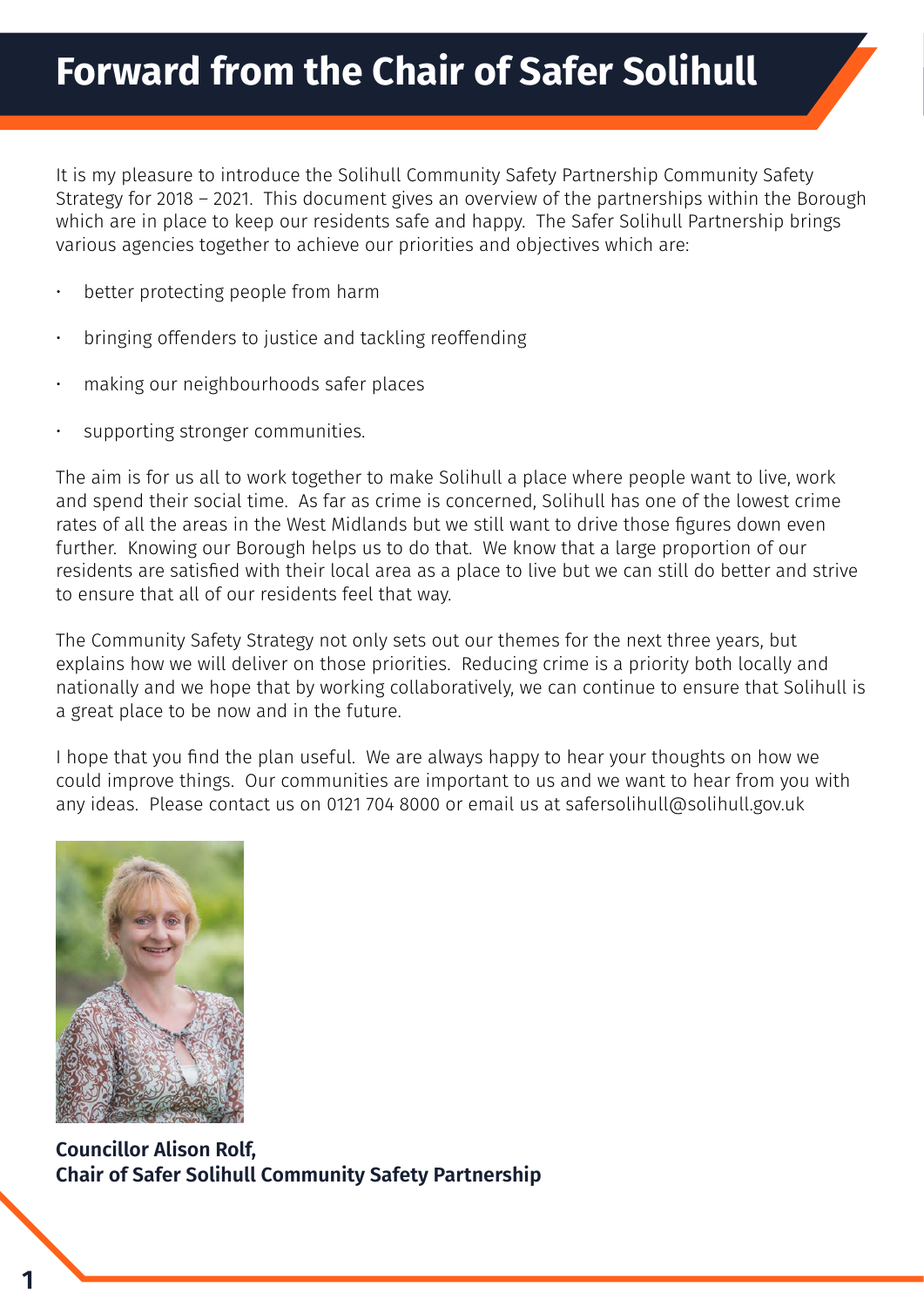#### **The vision of the Safer Solihull Partnership is to involve local people in keeping Solihull Safe**

The reduction of crime and disorder is a priority both locally and nationally. In recent times this has become more of a challenge but we know that this remains a constant cause for concern to our communities, not only to those who live in the Borough but to those who visit or work here. The expansion of Solihull is set to continue. The development of HS2 and UK Central, the home of the National Exhibition Centre, Genting UK's new £150m Resorts World, global automotive brand Jaguar Land Rover and the planned High Speed Rail Central Interchange, will increase connectivity across the UK providing easier access to Solihull and increasing its appeal as a place to live, visit and work in.

These opportunities undoubtedly bring a variety of challenges and crime and disorder will feature. By understanding these opportunities and challenges and listening to our communities we as a Community Safety Partnership can work together and empower local people to challenge and change what is affecting their communities.

The Partnership continues to operate in a difficult economic climate. It is all the more important that our work focusses on our priorities informed by strategic analysis coupled to what our communities tell us are important to them. Over the last few years the crime and disorder arena has seen the emergence of a number of "hidden" crimes often inflicting significant harm to the victim but also communities. It is all the more important that the Partnership continues to work with our communities to identify these "hidden" crimes and those that perpetrate them. The focus of tackling traditional acquisitive crimes such as burglary, vehicle crime and robbery remain important to the Partnership. We understand how debilitating anti-social behaviour can be to communities and we will continue to work collectively to reduce this.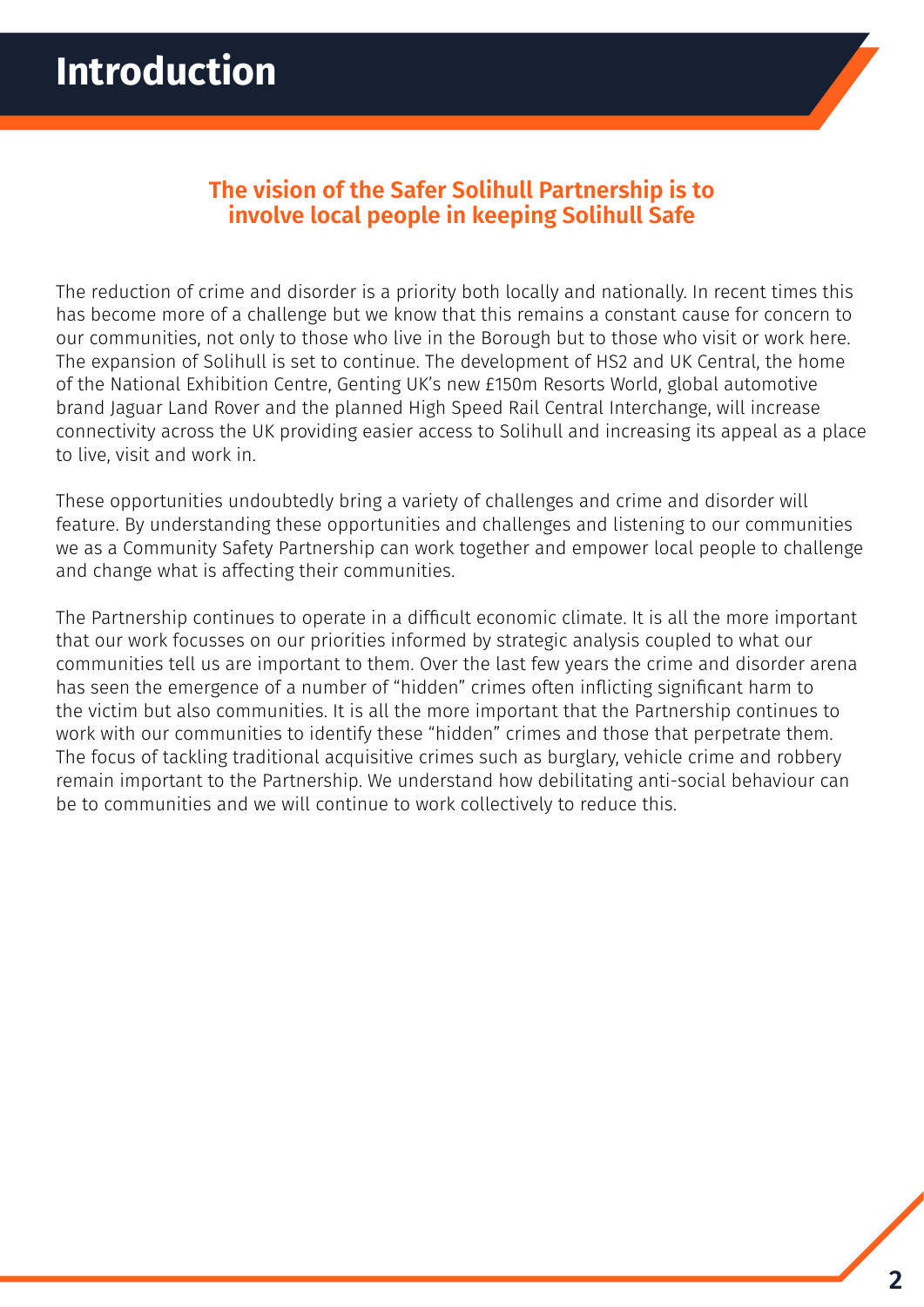The Community Safety Strategy sets out how the Safer Solihull Partnership will work together to address crime and disorder in our local communities. The Safer Solihull Partnership comprises of Solihull Metropolitan Borough Council, Solihull Police, West Midlands Fire and Rescue Service, Probation Service and Health. These are called Responsible Authorities.

It is a statutory requirement for these organisations to work together and to consider community safety in all of the work they do.

Each year the Partnership is required to produce a Strategic Assessment report which highlights crime and disorder issues in Solihull. The results of the Strategic Assessment are used by the Partnership to identify priority themes which assists in the development of a three year Community Safety Strategy.

The strategy highlights the findings of the [Strategic Assessment 2017/18](http://www.solihull.gov.uk/Portals/0/Partnership/Safer-Solihull-Strategic-Assessment-2018.pdf). In addition it describes the process of identifying the priorities and key themes for the period 2018 – 2021 and explains how the Partnership will deliver those priorities over the next three years.

This strategy can be revised on an annual basis, by reviewing information provided from a wide range of organisations to ensure that current issues are taken into account. The themes and activities throughout this strategy are informed through consultation with the community as well as frontline practitioners. The strategy also takes into account local emerging issues and new legislative requirements and considers the wider impact of national priorities on Solihull.

The Community Safety Strategic Assessment utilises a risk modelling methodology - Management of Risk in Law Enforcement (MoRiLE). This tool guides the Partnership in identifying those community safety issues which pose the most harm and risk to Solihull. This analysis identifies some key themes and Solihull's are illustrated within this document.

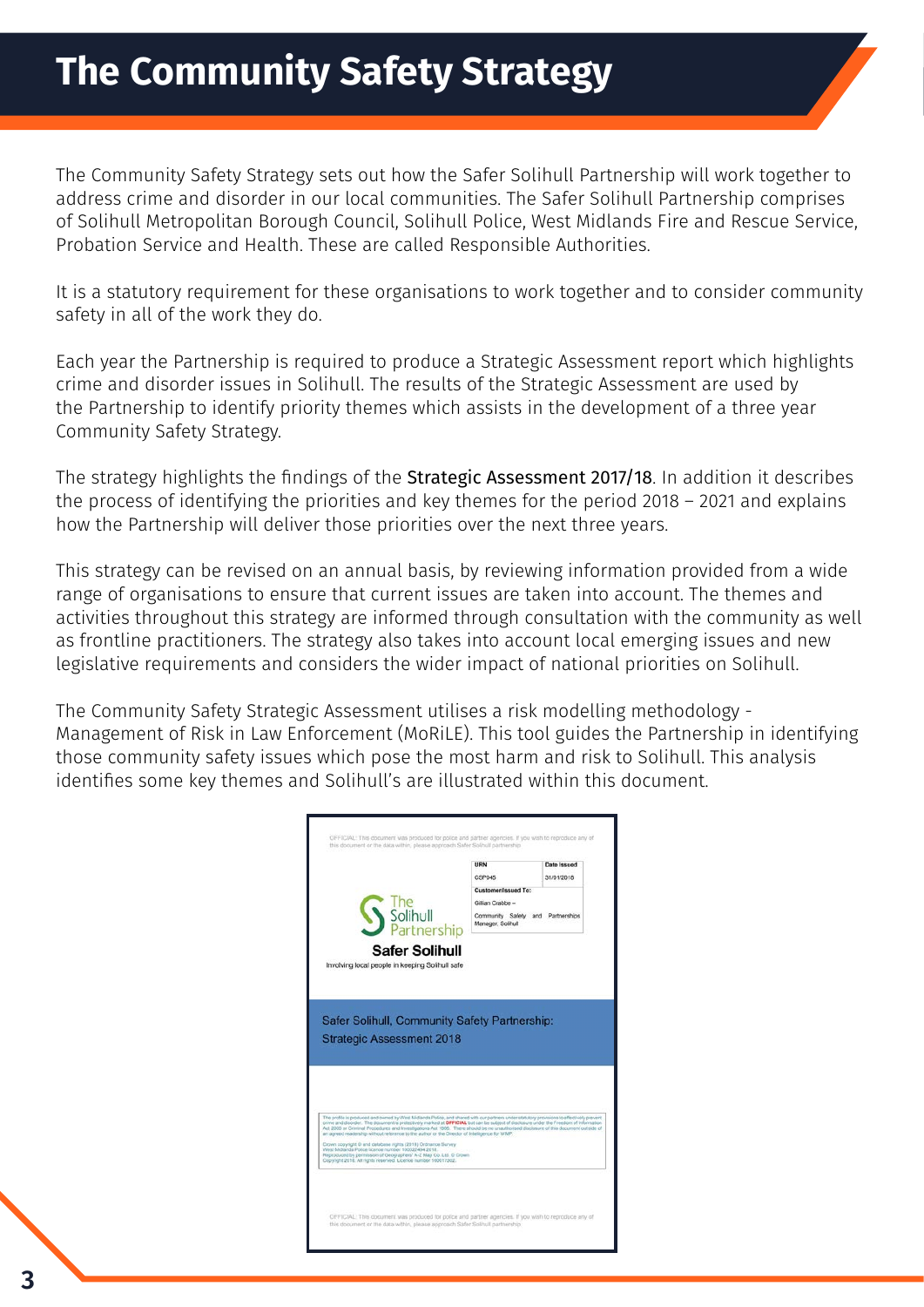Solihull has both a mixed urban and rural community. Lying at the heart of the West Midlands motorway network, with excellent public transport connections with the Birmingham city conurbation and linked to European and global markets by Birmingham International Airport, Solihull has significant geographic and infrastructure advantages. Economically, this supports a strong service sector economy with Solihull town centre and key regional assets (the NEC complex, Land Rover and Birmingham and Blythe Valley Business Parks) primarily responsible for drawing in around 85,000 workers to the Borough on a daily basis.

Solihull has 17 wards situated in three locality areas North, West and East.

The Office for National Statistics (ONS) estimates that Solihull's resident population was 211,763 in 2016. This is an increase of 9,400 (4.7%) since 2006 and 1,300 (0.6%) since 2015.

Solihull is in the midst of dynamic and rapid socio-demographic change. The black and Asian minority ethnic (BAME) population has more than doubled since the 2001 Census and now represents nearly 11% of total population. On this basis the Borough is less diverse than England as a whole (and significantly less so than neighbouring Birmingham), but with BAME groups representing a relatively higher proportion of young people in Solihull (over 17% of those aged 15 and under) this representation is set to increase.

The second significant demographic change is Solihull's ageing population. Between 1996 and 2016 the population aged 65 and over increased by 40%, from 16% to 21% of the total population. As a result, there are now over 9,100 more residents aged 65 to 84 years and nearly 3,600 more people aged 85 years and over than 20 years ago. Population projections based on the 2016 population indicate the relative ageing of the Solihull population will continue and by 2036 those aged 65 and over will account for one in four of the Borough population, with those aged 85+ numbering over 11,600 (5% of total). The growth in the numbers of those aged 85 and over represents a significant and growing challenge in terms of health and social care.

Compared with both England and the West Midlands region, Solihull has a relatively high proportion of older people aged 65+ (21%). The proportion of children is in line with the average for England but the working age population is relatively low.

Solihull is a broadly affluent Borough characterised by above average levels of income and home ownership.

The Borough is a mix of urban and rural communities, key strategic sites and transport infrastructure. Large amounts of Green Space are one of Solihull's key strengths, as evidenced by high levels of resident satisfaction with the area (Solihull People and Place 2018).

85% of respondents say they are satisfied with their local area as a place to live - 49% very satisfied, 35% fairly satisfied - compared to 8% who are dissatisfied - 3% very dissatisfied. By area, levels of satisfaction are highest in the rural wards - 39% fairly satisfied, 56% very satisfied and lowest in North Solihull - 44% fairly satisfied, 20% very satisfied (Solihull People and Place 2018).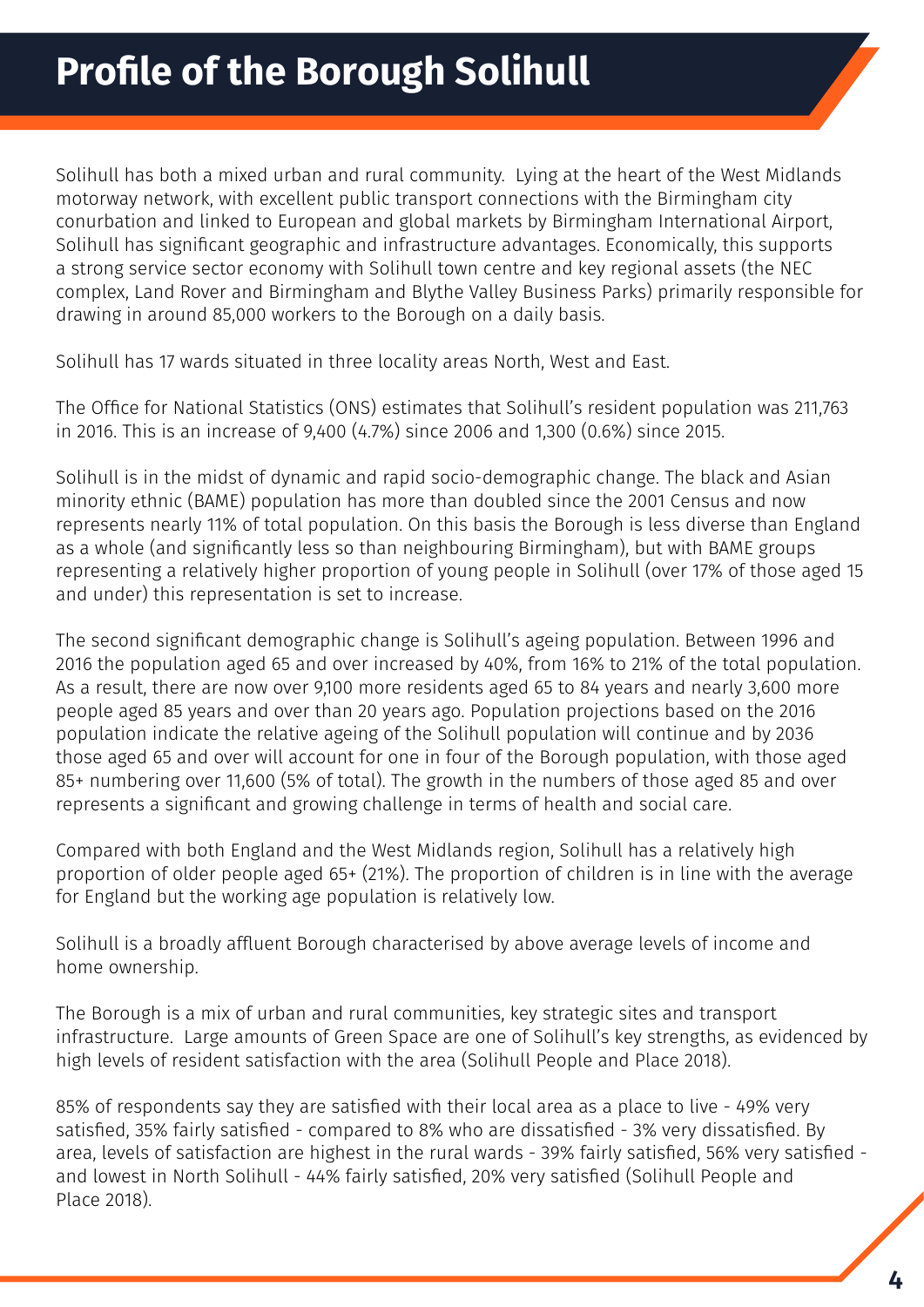# **What the Strategic Assessment tells us the crime and disorder picture**



**20% increase in total recorded crime** 98% increase in theft of motor vehicle

**Total of 1,543 domestic burglaries Total of 353 personal robberies**

**226 drug related offences recorded Total of 295 sex offences reported**

**3 homicides recorded Most victims of crime were aged 26-35**

**1 in 7 victims were victimised more than once**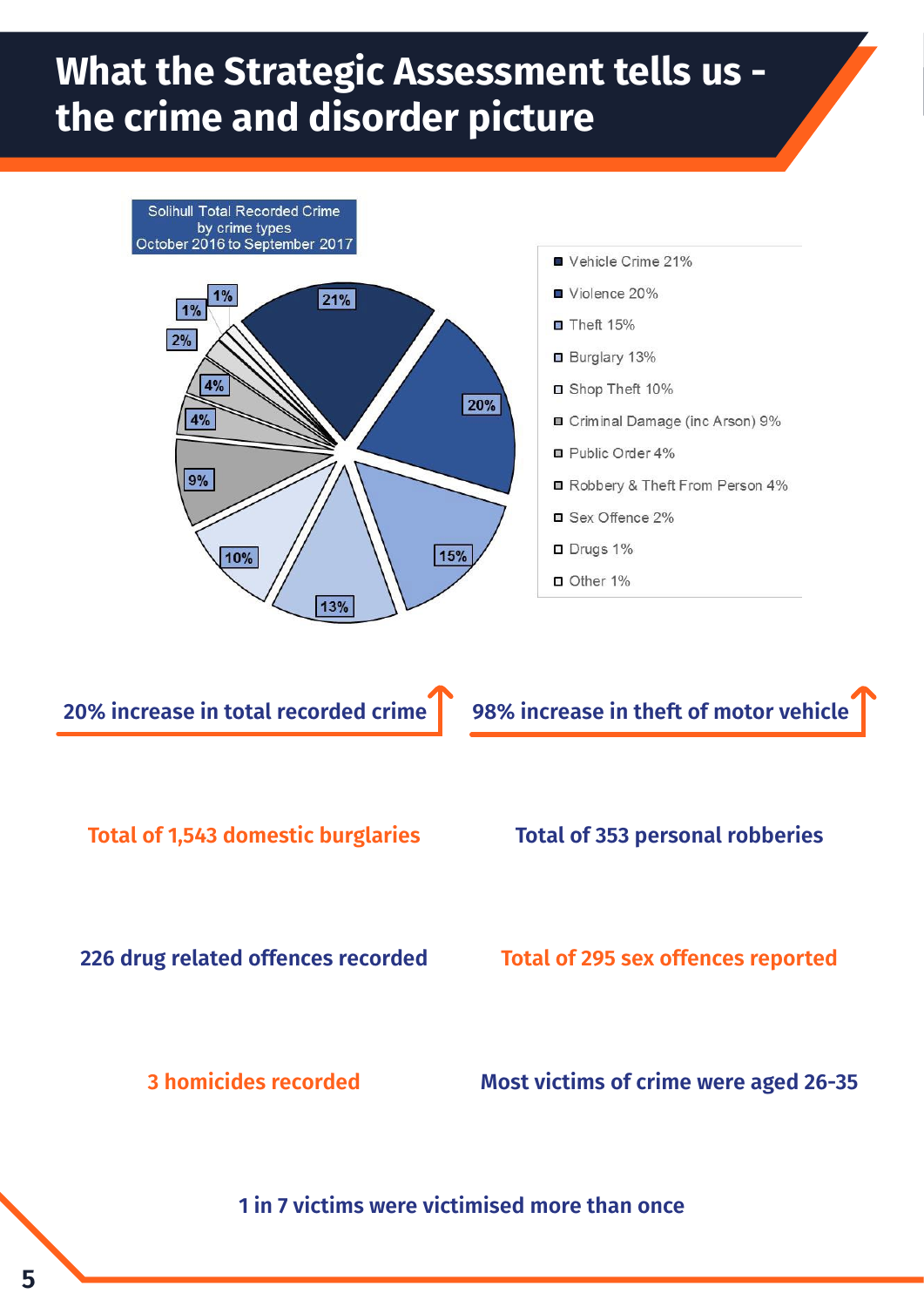#### **Better protecting people from harm**

We will prioritise partnership work to protect those most vulnerable from harm, focusing on those crimes that are often hidden to include domestic violence, hate crime and vulnerable victims of ASB. Working to increase confidence in reporting crime, supporting victims and to bring offenders to justice.

### **Bring offenders to justice and tackle reoffending**

We will focus on those offenders who cause harm within their local area and those offenders who travel in to the Borough to commit crime. We will focus on the links between offending and substance misuse, identifying and targeting persistent and high risk offenders.

#### **Make our neighbourhoods safer places**

We will work to reduce crime, substance misuse and anti social behaviour ensuring that fewer people become victims. Working together to tackle anti-social behaviour and improve the quality of life of those affected, we will focus our partnership work, seeking to intervene early and prevent criminality in places to change lives and build stronger communities.

#### **Support stronger communities**

We will keep our communities informed about our work and listen to what matters most to them. We will test our understanding of the things that our communities tell us are important and ensure that we work together in response.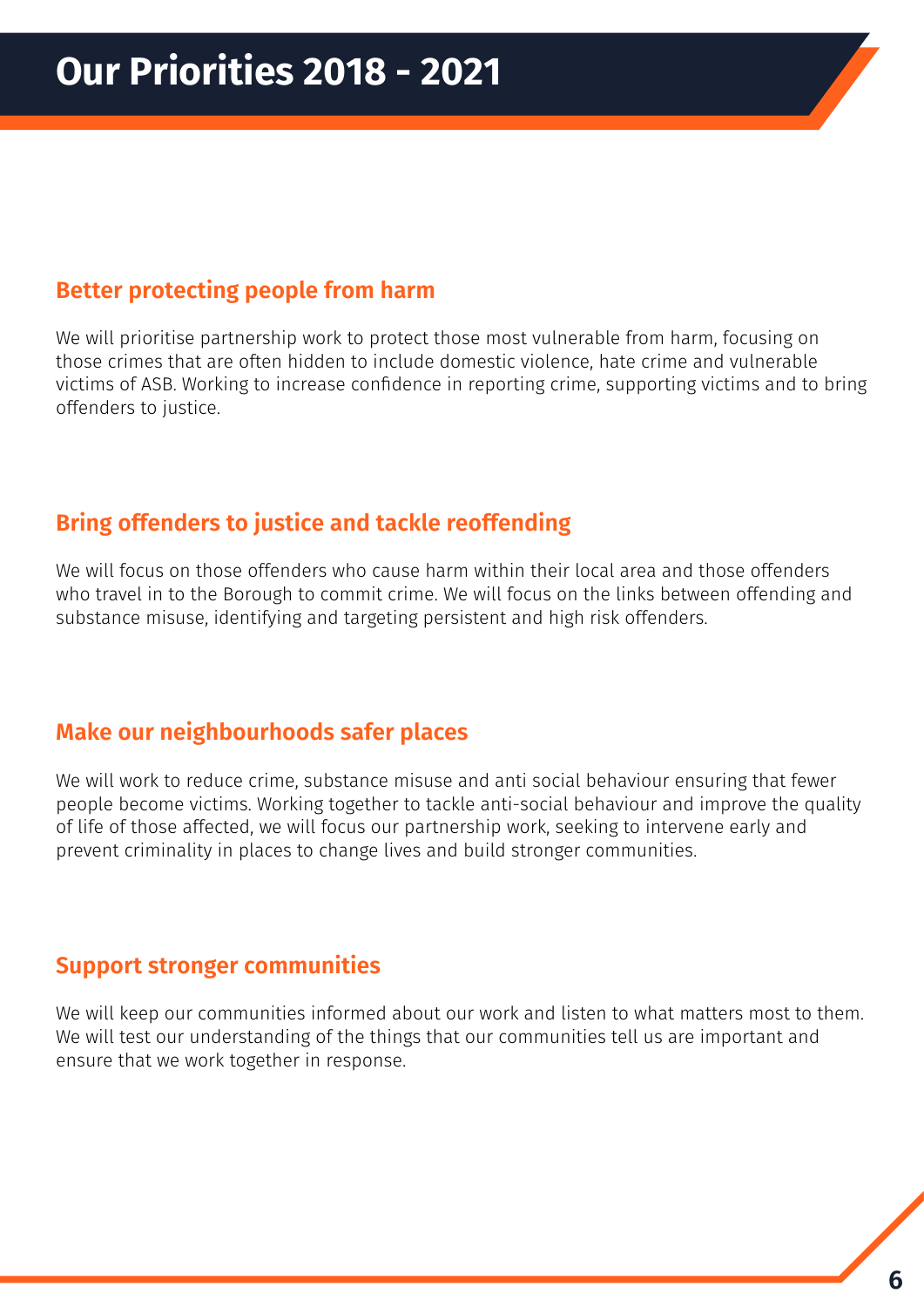**Hidden harm** – child sexual exploitation, domestic abuse, modern slavery / human trafficking, honour based violence, female genital mutilation

> **Stronger communities** – racial, religious intolerance and other cultural intolerance

**Terrorism** – terrorist attacks

**Harm** – road safety – killed or seriously injured, road traffic collisions

**Violent crime** – gang violence, gun crime, knife crime, youth violence, rape and sexual assault

> **Cyber / hidden crimes** – sextortion, revenge pornography, identity theft/fraud/phishing, malicious communications

**Serious acquisitive crime** – vehicle crime, burglary, robbery (personal)

> **Environmental** – unauthorised encampments

**Anti-social Behaviour** – youth related ASB, dangerous motorbikes, neighbour disputes and aggressive begging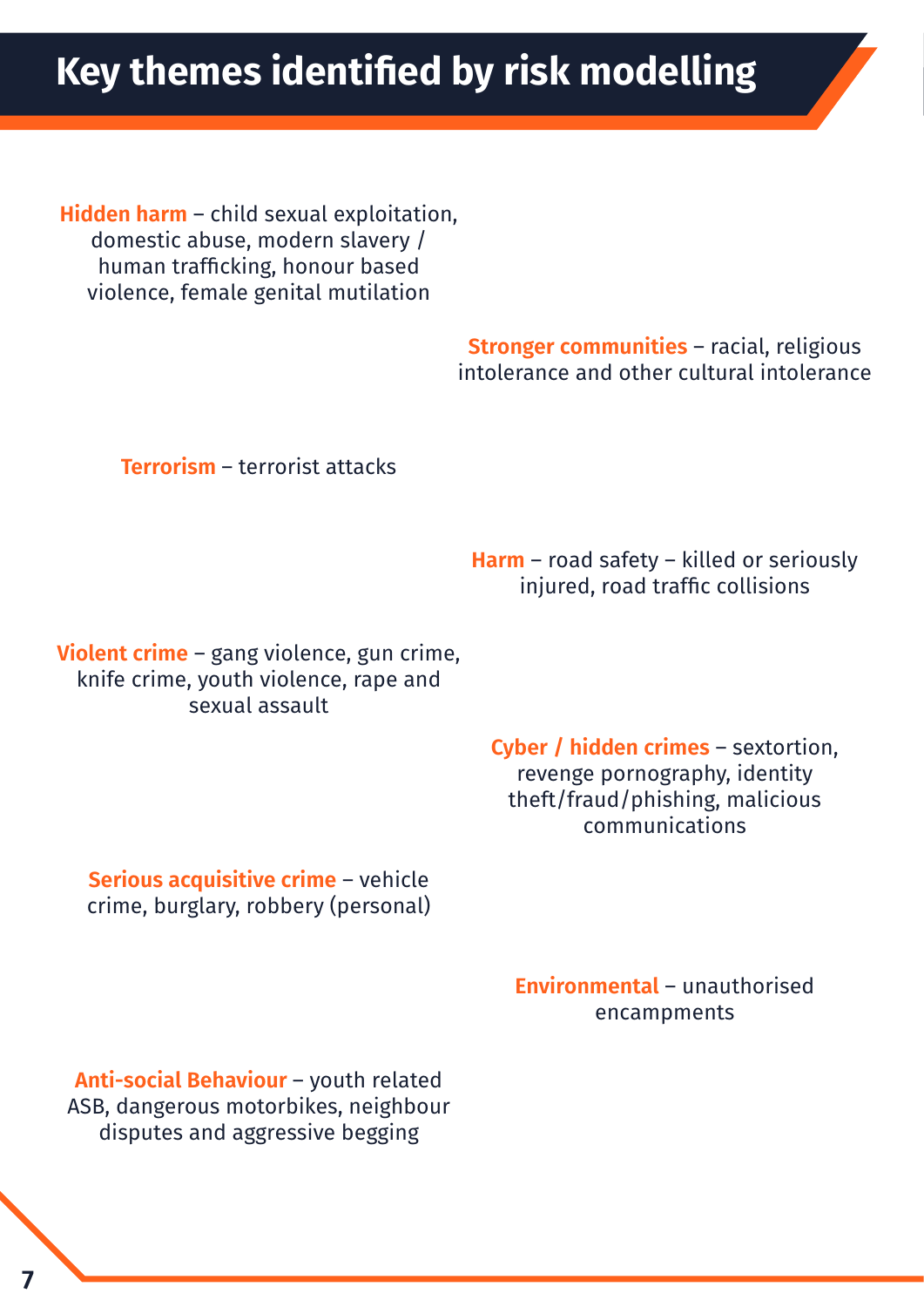# **Localities and Locality Tasking**

In July 2018 the existing local borough-wide problem solving panels ceased to operate and we created Locality Tasking Groups in three new locality areas - North, West and East. The new tasking groups have access to locality plans profiling the wards and neighbourhoods, containing key statistics and information. Up to date locality intelligence plans are produced for each locality meeting, providing analysis and enabling informed action planning.

Tasking group members allocate resources to address problems and deliver interventions.

The locality tasking groups are one mechanism that has helped the Partnership to deliver successfully against its priorities.

Over many years there has been demonstrable success in reducing crime and disorder across the Borough. With this in mind there remains an expectation that front line staff continue to work in a less formal way, sharing intelligence and solving local problems within their communities. Locality tasking groups will support this on-going work and will provide a robust problem solving mechanism for longer-term interventions, developing innovative solutions with the community to solve issues and challenges.